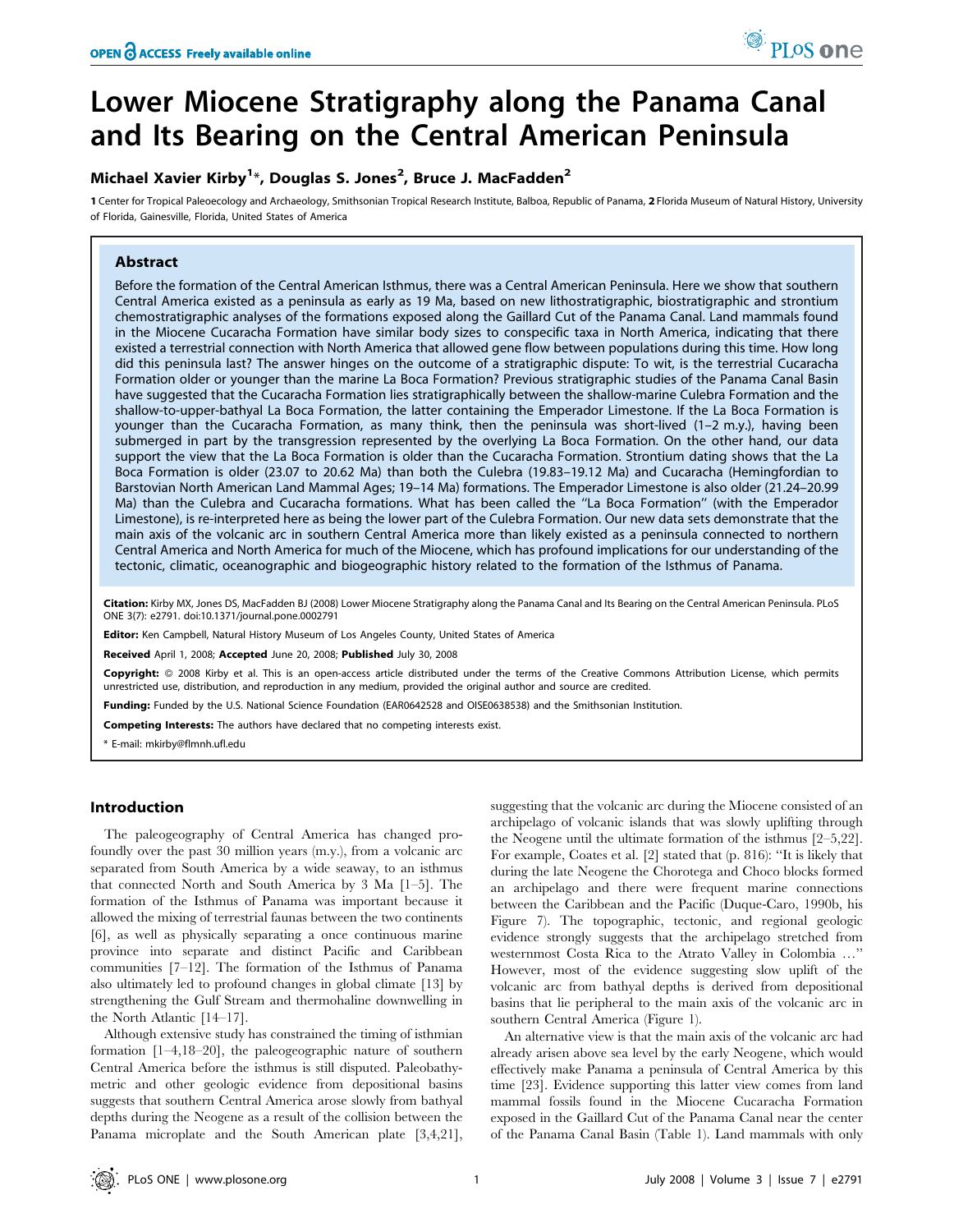

Figure 1. Location of the Panama Canal Basin and other depositional basins in southern Central America. doi:10.1371/journal.pone.0002791.g001

North American affinities and similar body sizes to conspecific taxa in North America suggest a terrestrial connection with North America by the early Miocene [23–26]. The purpose of the present study is to further resolve the Neogene paleogeography of southern Central America by placing the Cucaracha land mammals into a stratigraphic framework through lithostratigraphic, biostratigraphic and strontium chemostratigraphic analyses that test long-standing hypotheses concerning the stratigraphy of the Gaillard Cut.

Excavation of the Gaillard Cut during the original construction of the Panama Canal exposed lower Neogene sediments of the Panama Canal Basin (Figures 2 and 3). As upper Neogene volcanic rocks cover much of the Panama Canal Basin, the Gaillard Cut offers a window into the underlying Oligocene-Miocene rocks beneath this volcanic cover (Figure 2). Although this excavation exposed hundreds of meters of section, the structural complexity caused by extensive faulting has obscured the stratigraphic relationships between the various formations, such that only a portion of one, or at most two, formations are present in any given fault-bounded block (Figure 3). The most recently published stratigraphy and geologic map for the Panama Canal Basin indicates that the Cucaracha Formation lies stratigraphically above the shallow-marine Culebra Formation and below the shallow-to-upper-bathyal La Boca Formation [27]. If this stratigraphic arrangement is correct, then we may conclude

that the peninsula containing North American land mammals was short-lived in the early Neogene (1–2 m.y., based on the temporal duration of paleosols in the Cucaracha Formation [28]), having been submerged in part by the marine transgression represented by the overlying La Boca Formation [23]. Earlier stratigraphic arrangements, however, placed strata presently in the La Boca Formation not above the Cucaracha Formation, but below it [29– 31]). Given this stratigraphic arrangement, the marine transgression represented by the La Boca Formation occurred before deposition of the Cucaracha Formation, which would indicate that there is no evidence for submergence of the Central American Peninsula until 6 Ma, when there is evidence for a short-lived strait across the Panama Canal Basin [22]. Was the Central American Peninsula short-lived, existing for only the 1 to 2 million years that it took to form the Cucaracha Formation? Or did the peninsula exist longer than this? Although we cannot currently determine exactly when the Central American Peninsula formed or how far east it may have extended, we can constrain the interval of time that such a peninsula may have existed by placing the land mammals of the Cucaracha Formation into a well-defined stratigraphy. Lithostratigraphic, biostratigraphic and strontium chemostratigraphic analyses presented here allow us to test the validity of different stratigraphic models proposed for the Gaillard Cut. Correlation from lithostratigraphic analysis of 11 stratigraphic sections, biostratigraphic placement of the fossil land mammals

Table 1. Land mammal taxa from the Gaillard Cut Local Fauna, Cucaracha Formation, Panama.

| Order          | <b>Family</b>                 | <b>Genus &amp; species</b> | Common name       | <b>Biogeographic affinity</b> |  |
|----------------|-------------------------------|----------------------------|-------------------|-------------------------------|--|
| Rodentia       |                               | Texomys stewarti           | Geomyoid rodent   | North America                 |  |
| Carnivora      | Canidae                       | Tomarctus brevirostris     | Dog               | North America                 |  |
| Carnivora      | Amphicyonidae or Hemicyonidae |                            | Bear dog          | North America                 |  |
| Artiodactyla   | Tayassuidae                   | cf. Cynorca sp.            | Peccary           | North America                 |  |
| Artiodactyla   | Oreodontidae                  | Merycochoerus matthewi     | Oreodont          | North America                 |  |
| Artiodactyla   | Protoceratidae                | Paratoceras wardi          | Protoceratid      | North America                 |  |
| Perissodactyla | Equidae                       | Anchitherium clarencei     | Horse             | North America                 |  |
| Perissodactyla | Equidae                       | Archaeohippus sp.          | Horse             | North America                 |  |
| Perissodactyla | Rhinocerotidae                | Menoceras barbouri         | <b>Rhinoceros</b> | North America                 |  |
| Perissodactyla | Rhinocerotidae                | Floridaceras whitei        | Rhinoceros        | North America                 |  |

Source: [23,25,26,71]

doi:10.1371/journal.pone.0002791.t001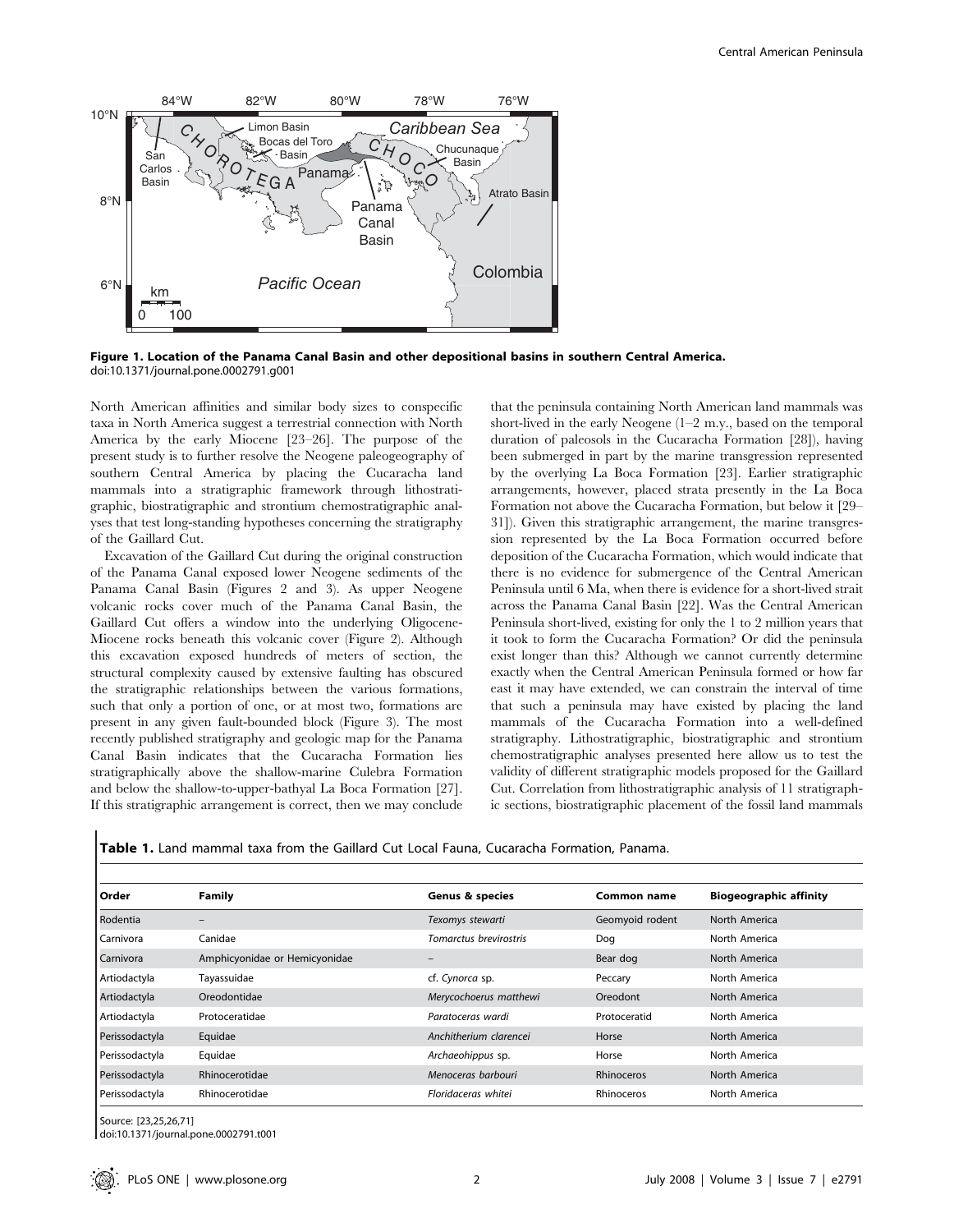and absolute age estimates from strontium isotopes of marine fossils are used for the first time to test the different stratigraphic models that have been proposed for the Gaillard Cut. The solution to these paleogeographic and stratigraphic problems has profound implications for our understanding of the biogeographic, paleoclimatic, tectonic and evolutionary history of the Isthmus of Panama. Furthermore, many studies rely on a proper understanding of the stratigraphy of the Gaillard Cut [25,28,32]. The resolution of this stratigraphic problem also has important application to geotechnical studies associated with the expansion of the Panama Canal that is planned to occur between 2008 and 2014.

### Regional geologic setting

The Panama Canal Basin is a Tertiary structural and depositional basin that straddles the tectonic boundary between the Chorotega and Choco blocks of the Panama microplate (Figure 1) [5,33]. As part of the Central American volcanic arc, the Panama microplate formed through subduction of various oceanic plates during the Cretaceous and Cenozoic [34]. This microplate lies between the Cocos and Nazca plates to the south, the Caribbean plate to the north and the South American plate to the east [34]. The formation of the Panama Canal Basin may be related to the hypothetical ''Gatun Fault Zone,'' which may represent the tectonic boundary between the Chorotega and Choco blocks [5,35]. Case [35] inferred the existence of a deep-shear zone trending northwestsoutheast, approximately parallel to the Panama Canal, based on gravity data indicating a very steep gradient underlying the Panama Canal Basin. He speculated that this concealed fault zone may have had lateral displacement and could be of early Cenozoic or older age. Lowrie et al. [36] also recognized a major fault zone in this area based on several lines of evidence. Later studies, however, have suggested that there is no direct evidence for the existence of the Gatun Fault Zone [37]. Nevertheless, the Panama Canal Basin exists in a structurally complex area, as indicated by thousands of



Figure 2. Geologic map of the Panama Canal Basin showing the study area (A) in relation to rock units discussed in the text. Geology modified from Stewart et al. [27]. Q = Quaternary. M = Miocene. Oligo. = Oligocene. E = Eocene. T = Tertiary. doi:10.1371/journal.pone.0002791.g002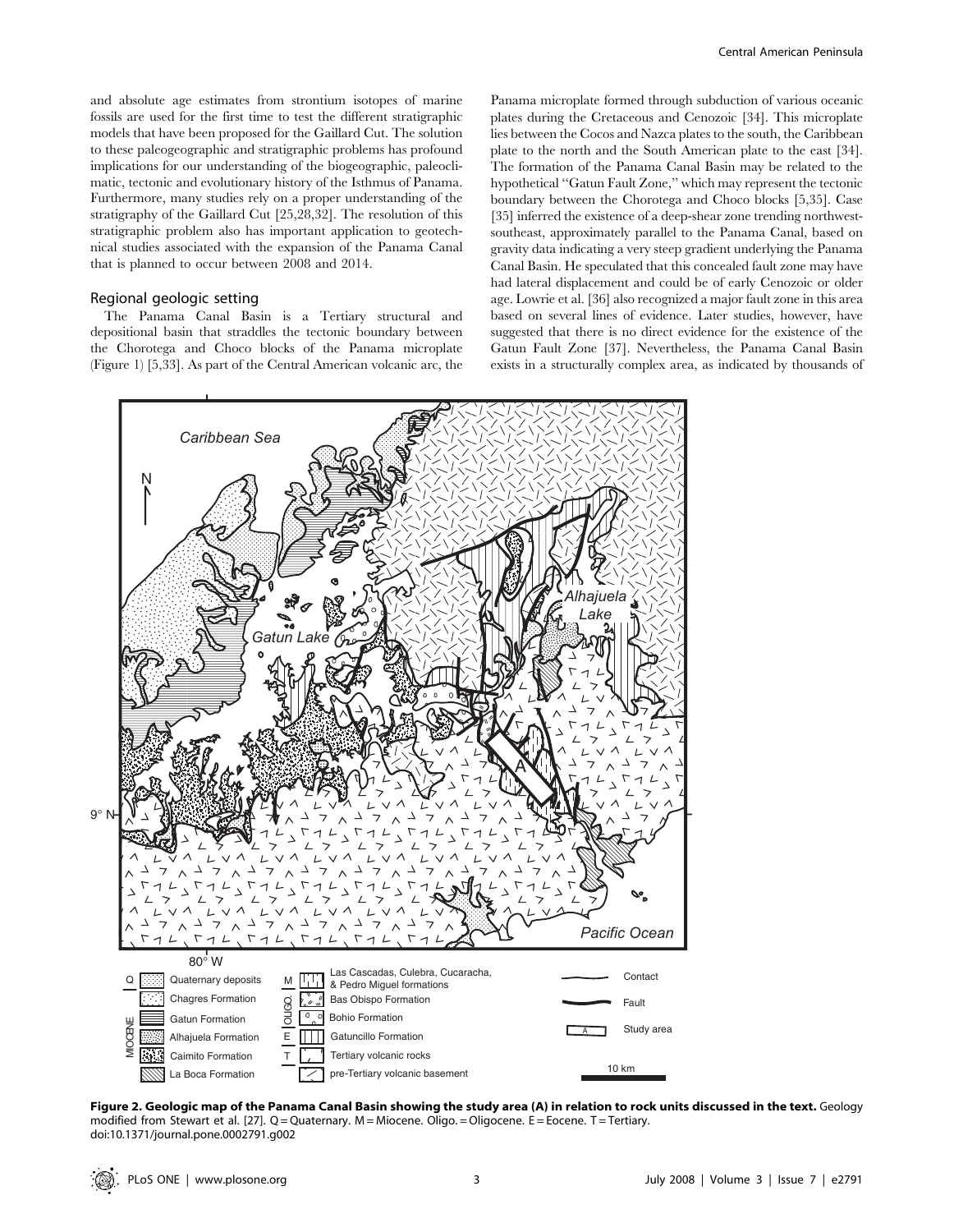

Figure 3. Geologic map of the study area along the Gaillard Cut portion of the Panama Canal, within the Panama Canal Basin (see rectangle labeled 'A' in Figure 2). Geology modified from Stewart et al. [27]. Oligo. = Oligocene. doi:10.1371/journal.pone.0002791.g003

northeast-southwest trending sets of faults [37]. The exact tectonic nature of this basin continues to remain unclear, but it may represent an active rift or forearc basin [34].

The Panama Canal Basin contains a thick sequence of sediments and volcanic rocks  $(>=2900 \text{ m})$  of Eocene to Pleistocene age (Figure 2) [27,38–41]. The lowermost sedimentary unit is the Eocene Gatuncillo Formation, which contains marine mudstone, siltstone and limestone, and unconformably overlies pre-Tertiary volcanic basement [40,41]. Overlying the Gatuncillo Formation is the Oligocene Bohio Formation, which contains marine and nonmarine conglomerate, tuffaceous sandstone and siltstone [40,41]. Stratigraphically higher are the Oligocene Bas Obispo and Las Cascadas formations, both of which consist of agglomerate and tuff [40]. Conformably overlying the Las Cascadas Formation is the lower Miocene Culebra Formation (this study), which contains marine mudstone, sandstone, limestone, conglomerate and lignite. Portions of the La Boca, Alhajuela and Caimito formations are correlative with the Culebra Formation, as suggested by this study and previous lithostratigraphic and biostratigraphic studies [30,31,38,40]. The lower to middle Miocene Cucaracha Formation overlies the Culebra Formation and consists of subaerial claystone, sandstone, conglomerate and lignite, all showing paleosol development [28]. The middle Miocene Pedro Miguel Formation overlies conformably the Cucaracha Formation and contains basalt and agglomerate. Stratigraphically higher is the upper Miocene Gatun Formation [33], which contains marine siltstone, sandstone and conglomerate [22,41]. East of the city of Colon, the Gatun Formation overlies nonconformably unnamed Cretaceous volcanic rocks; whereas, west of Colon, the Gatun Formation overlies unconformably the Caimito Formation [33]. The Gatun Formation is overlain disconformably by the upper Miocene Chagres Formation [33], which consists of conglomeratic sandstone and a basal coquina of the Toro Member [22]. Unconformably above the Tertiary formations are unconsolidated Quaternary deposits, informally known as the ''Pacific muck'' and ''Atlantic muck'' [40].

## Stratigraphic models for the Gaillard Cut

Hill [42] was the first to systematically name and describe formations along the Gaillard Cut (Figure 4). MacDonald [29,43]

later named and described several formations in the Panama Canal Basin, including the Las Cascadas and Cucaracha formations. Woodring and Thompson [30] formally named and described the Pedro Miguel and La Boca formations. They also placed the Emperador Limestone Member within the Culebra Formation. Based on field work by R. H. Stewart of the Panama Canal Company, Woodring [44] later restricted the Culebra Formation by placing sections containing the Emperador Limestone (that is, the lower two-thirds of the Culebra Formation) into the La Boca Formation, which he considered younger than the Cucaracha Formation. He kept the upper one-third of the Culebra Formation stratigraphically below the Cucaracha Formation. Woodring [44] did not state explicitly the reasons or evidence for this revision in the stratigraphy of the Gaillard Cut, only that the new evidence was derived from drill cores made by R. H. Stewart. Writing in 1964, Woodring [44,] stated that (p. 244): "After the drilling along the Empire Reach ... got under way, R. H. Stewart, geologist of the Panama Canal, soon realized that the geology of the northwestern part of the Gaillard Cut area had been misinterpreted.'' Stewart et al. [27] later hypothesized interfingering relationships between the Cucaracha and Las Cascadas formations, as well as between the Pedro Miguel and La Boca formations, in order to justify placement of sections containing the Emperador Limestone within the La Boca Formation (Figure 4) [45]. However, these interfingering relationships are not apparent in outcrop exposures or in subsurface well logs. Van den Bold [31], a noted biostratigrapher of Caribbean ostracodes, disagreed with the revised stratigraphic interpretation of Woodring [44] by demonstrating that stratigraphic sections containing the Emperador Limestone and overlying sediments (i.e. La Boca Formation) were correlative with the Culebra Formation, based on ostracode biostratigraphy. Specifically, his zones I and IIA of the ''La Boca Formation'' are correlative with the Culebra Formation (Figure 4). Later studies have followed the stratigraphy as originally proposed by Woodring and Thompson [30], based on data gathered in support of the current study [28,32].

All of the stratigraphic models that have been proposed for the Gaillard Cut over the past one hundred years can be divided into two groups, which are herein called the (1) Culebra model and the (2) La Boca model (Figure 5). The Culebra model places all of the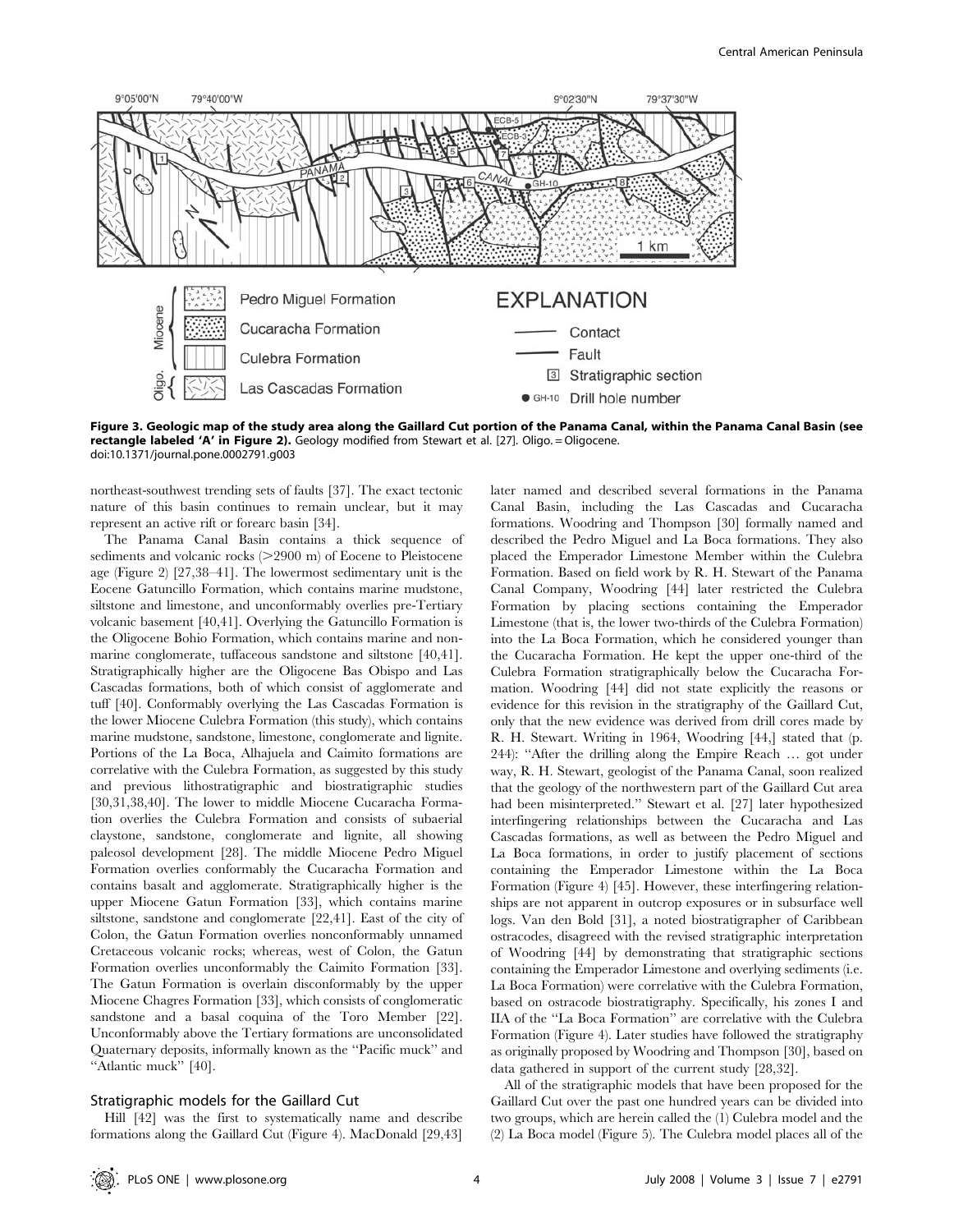|                           | Hill<br>1898        | MacDonald<br>1919              |                      | Woodring &<br>Thompson<br>1949 |                                  | Woodring<br>1964                        | Van den Bold<br>1972 |                              |                              | Stewart et al.<br>1980                                 |                        | This<br>Study                |
|---------------------------|---------------------|--------------------------------|----------------------|--------------------------------|----------------------------------|-----------------------------------------|----------------------|------------------------------|------------------------------|--------------------------------------------------------|------------------------|------------------------------|
|                           |                     |                                | Caimito<br>formation |                                | La Boca fm.,<br>Pedro Miguel     | Pedro Miguel<br>Formation<br>La Boca    | Pedro<br>Miguel      |                              |                              | Pedro Miguel<br>Formation<br>La Boca                   | Pedro<br>Miguel        |                              |
|                           |                     | Emperador<br>limestone         |                      | agglomerate,<br>Panama tuff    |                                  | Formation<br><b>Emperador Limestone</b> | Formation            |                              |                              | Formation<br><b>Emperador Limestone</b>                | Formation              |                              |
| greater<br>clay<br>series |                     | Cucaracha<br>formation         |                      | Cucaracha<br>formation         |                                  | Cucaracha<br>Formation                  |                      | Cucaracha<br>Formation       |                              | Cucaracha<br>Formation<br>Las<br>Cascadas<br>Formation | Cucaracha<br>Formation |                              |
|                           |                     | formation                      | upper<br>member      |                                |                                  | Culebra<br>Formation                    | Fm.                  |                              |                              | Culebra<br>Formation                                   |                        | upper                        |
|                           | Empire<br>limestone |                                |                      | formation                      | Emperador<br>limestone<br>member |                                         | Culebra              | La Boca Formation            | <b>IIA</b><br>닖              |                                                        | Formation              | Emperador<br>Limestone       |
|                           | Culebra<br>clays    | Culebra                        | lower<br>member      | Culebra                        |                                  |                                         |                      |                              | <b>IIB</b><br>$\mathbf{III}$ |                                                        | Culebra                |                              |
|                           |                     |                                |                      |                                |                                  |                                         |                      |                              |                              |                                                        |                        | lower                        |
|                           |                     | Las<br>Cascadas<br>agglomerate |                      | Las<br>Cascadas<br>agglomerate |                                  |                                         | Ö<br>ωi              | Las<br>Cascadas<br>Formation |                              |                                                        |                        | Las<br>Cascadas<br>Formation |

Figure 4. Summary of stratigraphic nomenclature for the formations exposed along the Gaillard Cut portion of the Panama Canal. B.O. = Bas Obispo Formation. E.L. = Emperador Limestone. doi:10.1371/journal.pone.0002791.g004

Culebra Formation [sensu 30] underneath the Cucaracha Formation [29–31,41]. The La Boca model, on the other hand, places the lower portion of the Culebra Formation [sensu 30] (marked by blue in Figure 5) into the La Boca Formation above



Figure 5. The two alternative stratigraphic models for the formations exposed along the Gaillard Cut portion of the Panama Canal: (1) the Culebra model [30,31,41] and (2) the La Boca model [27,44,45]. Equal color between the two models refer to the same stratigraphic unit.

doi:10.1371/journal.pone.0002791.g005

the Cucaracha Formation [27,44,45]. As the upper portion of the Culebra Formation (marked by purple in Figure 5) remains beneath the Cucaracha Formation in this model, the La Boca model considers the Culebra Formation of Woodring and Thompson [30] to actually be two different formations (i.e. Culebra and La Boca formations), with the Cucaracha Formation lying between the two (Figure 5). If the La Boca Formation (marked by blue in Figure 5) is found to be younger than the Cucaracha Formation, then the Culebra model will be rejected and the La Boca model supported. Alternatively, if the La Boca Formation is found to be older than the Cucaracha Formation, then the La Boca model will be rejected and the Culebra model supported.

## Methods

Field work was conducted in February 2003, July 2003 to December 2004 and March 2005. This study benefited greatly from many newly exposed surface sections made by recent widening of the Panama Canal by the Panama Canal Authority (ACP) and the construction of a second bridge across the canal (Centennial Bridge). We measured eight stratigraphic sections between the towns of Pedro Miguel and Gamboa along the Gaillard Cut portion of the Panama Canal (Figure 6). These outcrop sections were measured with a Jacob Staff and Brunton compass or with a tape and Brunton compass (methods described in Compton [46]). We collected rock and fossil samples, recording their stratigraphic position and deposited them at the Center for Tropical Paleoecology and Archaeology, Smithsonian Tropical Research Institute, and at the Florida Museum of Natural History. Well logs derived from drill cores from the archives at the ACP were also examined in order to aid correlation of surface sections and to fill in missing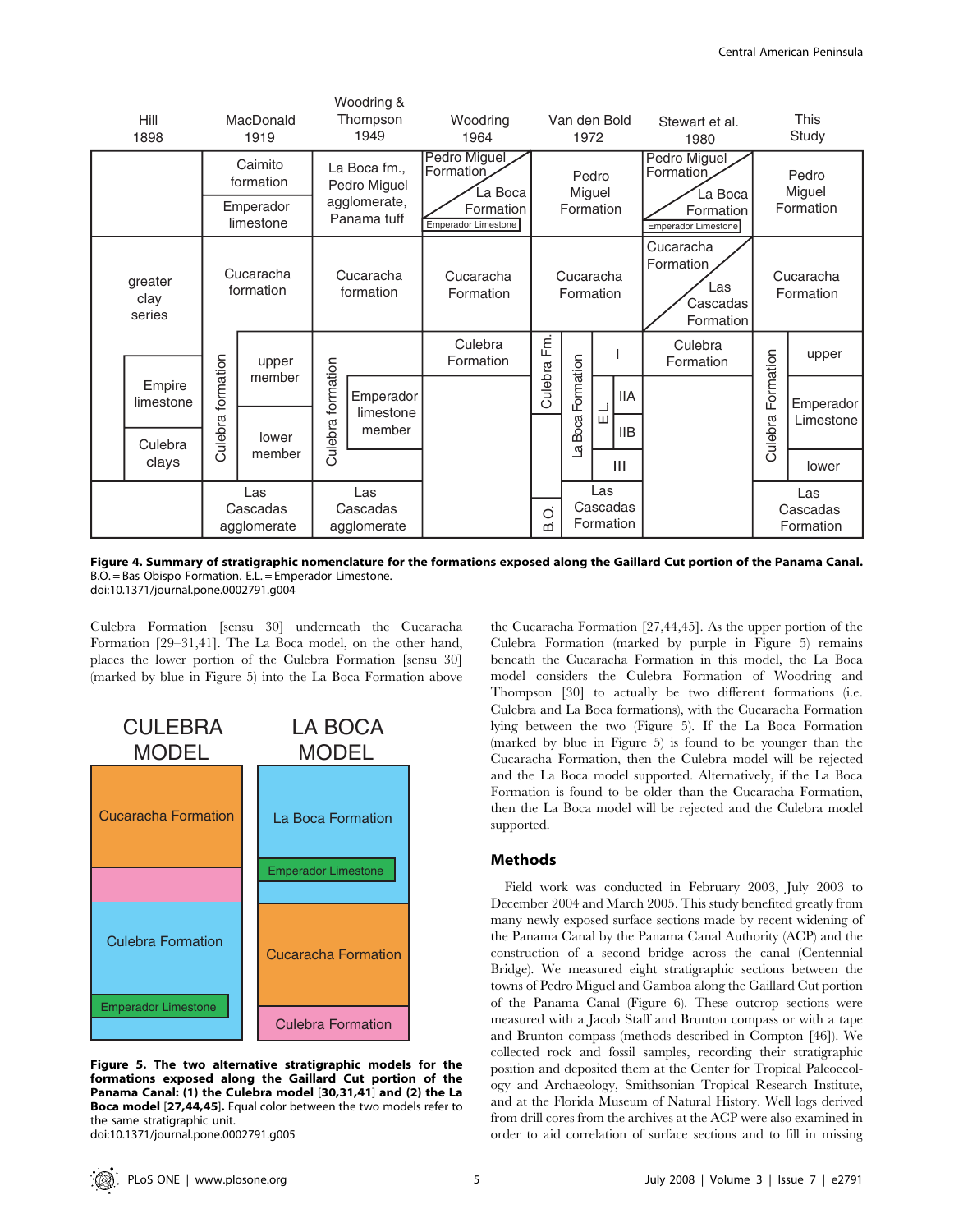

Figure 6. Lithostratigraphic correlation of stratigraphic sections 1 to 8 and drill cores logged by R. H. Stewart of the Panama Canal Company (ECB-5, ECB-3 and GH-10) arranged northwest to southeast along the Gaillard Cut portion of the Panama Canal. Location of stratigraphic sections and drill holes in Figure 3. Absolute ages (Ma) are derived from Sr chemostratigraphic analyses (see text). C = cf. Cynorca sp. Mm = Merycochoerus matthewi. Pw = Paratoceras wardi. Mb = Menoceras barbouri. Fw = Floridaceras whitei. doi:10.1371/journal.pone.0002791.g006

intervals (ECB-3, ECB-5 and GH-10 well logs at the ACP; Figure 6). We used the biochronology of the land mammals from the Gaillard Cut local fauna, as modified by MacFaddden [26]. The landmammal chronology and North American Land Mammal Age subdivsions follow Tedford et al. [47].

Many studies have shown that the Neogene is generally a time of rapidly increasing  ${}^{87}Sr/{}^{86}Sr$  in the global ocean and, hence, particularly amenable to dating and correlating marine sediments using strontium isotopes [48–56]. We analyzed seven fossil specimens from the restricted, upper Culebra Formation and the La Boca Formation in the Gaillard Cut, along the Panama Canal, in order to determine the ratio of  $87\text{Sr}/86\text{Sr}$  of the calcium carbonate composing the shell (Table 2). These data allow us to estimate the geologic age for each fossil specimen. For isotopic analyses, we first ground off a portion of the surface layer of each shell specimen to reduce possible contamination. Areas showing chalkiness or other signs of diagenetic alteration were avoided. Powdered aragonite (coral) or low-magnesium calcite (mollusc) samples were drilled from the interior of each specimen using a hand-held Dremel tool with a carbide burr. Approximately 0.01 to 0.03 g of powder was recovered from each fossil sample. The powdered samples were dissolved in 100 µl of 3.5 N HNO<sub>3</sub> and then loaded onto cation exchange columns packed with strontiumselective crown ether resin (Eichrom Technologies, Inc.) to separate Sr from other ions [57]. Sr isotope analyses were performed on a Micromass Sector 54 Thermal Ionization Mass Spectrometer equipped with seven Faraday collectors and one Daly detector in the Department of Geological Sciences at the University of Florida. Sr was loaded onto oxidized tungsten single filaments and run in triple collector dynamic mode. Data were acquired at a beam intensity of about  $1.5 \text{ V}$  for  $^{88}\text{Sr}$ , with

corrections for instrumental discrimination made assuming  ${}^{86}\text{Sr} / {}^{88}\text{Sr} = 0.1194$ . Errors in measured  ${}^{87}\text{Sr} / {}^{86}\text{Sr}$  are better than  $\pm 0.00002$  (2 $\sigma$ ), based on long-term reproducibility of NIST 987  $({}^{87}\text{Sr}/{}^{86}\text{Sr})$  = 0.71024). Age estimates were determined using the Miocene portion of Look-Up Table Version 4:08/03 associated with the strontium isotopic age model of McArthur et al. [56].

## Results

Results from our lithostratigraphic, biostratigraphic and Sr chemostratigraphic analyses of the formations exposed along the Gaillard Cut allow us to reject the La Boca model. Instead, all data sets support the Culebra model as being the correct interpretation for the stratigraphy of the formations along the Gaillard Cut (Figures 6–8). We found no evidence for interfingering relationships between the Cucaracha and Las Cascadas formations, or between the La Boca and Pedro Miguel formations, as proposed by Stewart et al. [27] and Graham et al. [45]. We did find that what has been called the La Boca Formation (i.e., lower Culebra Formation), conformably overlies the Las Cascadas Formation and that the upper Culebra Formation underlies the Cucaracha Formation, which in turn is overlain by the Pedro Miguel Formation (Figure 6).

Sr analyses show that the La Boca Formation measured at Section 1 is significantly older than the uppermost Culebra Formation (23.07–20.99 Ma versus 19.83–19.12 Ma) (Figure 7). If the La Boca Formation was stratigraphically higher than the uppermost Culebra Formation, then the Sr data should have indicated a younger age for the La Boca Formation. Furthermore, the upper Culebra and Cucaracha formations contain land mammal fossils that are late Hemingfordian to Barstovian in age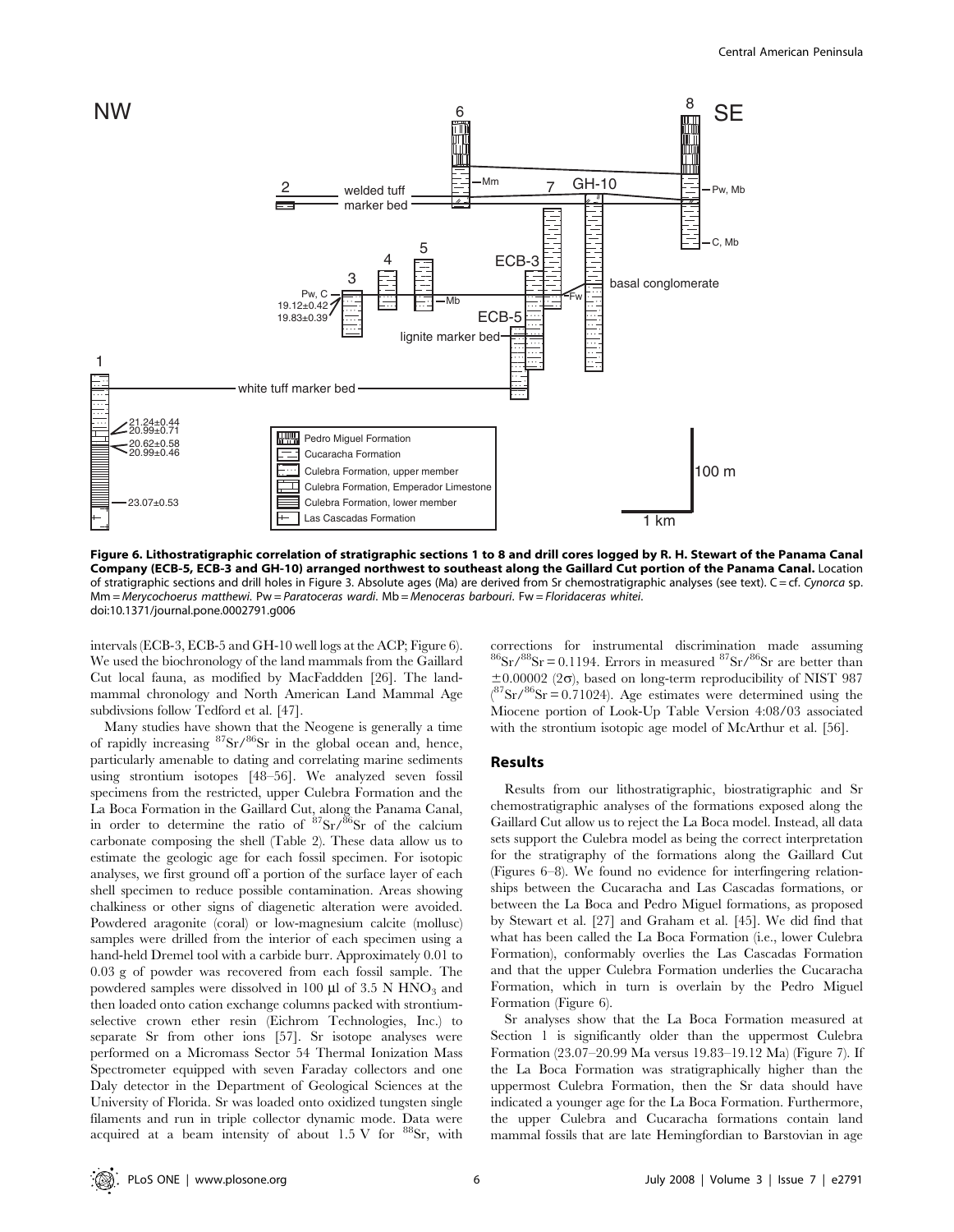Table 2. Sr chemostratigraphic analyses of the Cuelbra Formation, Panama.

| Sample            | Taxon          | Latitude             | Lonaitude   | <b>Member</b> | $87$ Sr/ $86$ Sr | Std. error % | Std. error<br>(external) | Age estimate<br>(Ma) | Std. error<br>(Ma) |
|-------------------|----------------|----------------------|-------------|---------------|------------------|--------------|--------------------------|----------------------|--------------------|
| Pan <sub>8</sub>  | Coral          | 9°04.661'N           | 79°40.627'W | Emperador     | 0.708386         | 0.001        | 0.000023                 | 20.99                | 0.71               |
| Pan9              | Coral          | 9°04.661'N           | 79°40.627'W | Emperador     | 0.708371         | 0.0008       | 0.000023                 | 21.24                | 0.44               |
| Pan6              | Pectinid       | 9°04.661'N           | 79°40.627'W | Lower         | 0.708404         | 0.0008       | 0.000023                 | 20.62                | 0.58               |
| Pan7              | Pectinid       | 9°04.661'N           | 79°40.627'W | Lower         | 0.708386         | 0.0008       | 0.000023                 | 20.99                | 0.46               |
| Pan <sub>10</sub> | <b>Bivalve</b> | 9°04.468'N           | 79°40.522'W | Lower         | 0.70825          | 0.0008       | 0.000023                 | 23.07                | 0.53               |
| Pan4              | Ostrea sp.     | $9^{\circ}$ 03.099'N | 79°39.350'W | Upper         | 0.708502         | 0.0008       | 0.000023                 | 19.12                | 0.42               |
| Pan <sub>5</sub>  | Pectinid       | $9^{\circ}$ 03.099'N | 79°39.350'W | Upper         | 0.70845          | 0.0007       | 0.000023                 | 19.83                | 0.39               |

doi:10.1371/journal.pone.0002791.t002

(19.5 to 14 Ma), which is significantly younger than the La Boca Formation measured at Section 1 (23.07–20.99 Ma) (Figure 8). Other biostratigraphic data from benthic foraminifera, ostracodes, corals and molluscs are consistent with an older, early Miocene age for the La Boca Formation [31,32,40,58].

As our three data sets indicate that the Culebra model is the correct stratigraphic model for the formations exposed along the Gaillard Cut, we return the La Boca Formation containing the Emperador Limestone back to the lower Culebra Formation. This stratigraphic arrangement is consistent with that originally proposed by Woodring and Thompson [30] (Figure 4). Our lithostratigraphic, biostratigraphic and Sr chemostratigraphic results are discussed in greater detail below.

## Culebra Formation

Lithostratigraphy. The Culebra Formation is at least 250 m thick and consists of three members that include a lower unnamed member, the Emperador Limestone and an upper unnamed member (Figure 9). The Culebra Formation contains a transgressive-regressive facies pattern, where the lower member, the Emperador Limestone and the lower part of the upper member show a transgressive pattern in which water depth



Figure 7. Scatter plot showing geologic age as a function of the 87Sr/86Sr ratio of fossil marine shells from the La Boca Formation, Emperador Limestone and upper Culebra Formation. Error bars represent standard error. doi:10.1371/journal.pone.0002791.g007

deepened from intertidal at the base of the formation to upper bathyal [58]. The upper part of the upper member shows a regressive pattern in which water depth shallowed from upper bathyal to intertidal depths. These three members are described individually below.

The lower member of the Culebra Formation is only exposed in Section 1 (Figure 6), where it conformably overlies the Las Cascadas Formation and conformably underlies the Emperador Limestone. The Las Cascadas Formation consists of agglomerate with tuffaceous claystone interbeds representing subaerial volcanism with periods of paleosol development. The lower member of the Culebra Formation consists mostly of carbonaceous mudstone with thin tabular interbeds of fossiliferous lithic wacke. The base of the lower member is defined by a black lignitic mudstone bed that is overlain by calcarenite (calcareous sandstone) and pebble calcirudite (calcareous conglomerate). The top of the lower member is defined by a very distinctive bed of fine-grained, lithic wacke that contains pectinids (Lepidopecten proterus) and spondylids (Spondylus scotti). The lower member of the Culebra Formation represents the beginning of a transgressive sequence, with paleosols developed in volcanic sediments of the Las Cascadas Formation below the base of the Culebra Formation, and shallowmarine facies in the Culebra Formation (Figure 9). Carbonaceous mudstone and lignitic interbeds represent a shallow lagoon protected from the open ocean by a fringing reef (Emperador Limestone), which is consistent with carbonized compressions of sea grass and wood. This interpretation is also consistent with the presence of brackish Elphidium foraminifera and ostracodes in the lower member described by Blacut and Kleinpell [58] and Van den Bold [31], respectively. The presence of Elphidium and the absence of globigerinid foraminifera (the latter are common in siltstone in the upper member of the Culebra Formation) suggest a current-protected, nearshore environment [58]. The lithic wacke interbeds represent storm deposits in the lagoon. Burrows in the underlying mudstone were rapidly infilled by sand during the storm events, thereby preserving the trace fossil Thalassinoides sp. The lowermost calcarenite and calcirudite beds within the carbonaceous mudstone represent bioclastic debris likely derived from patches of coral in the lagoon [32].

The Emperador Limestone is the middle member of the Culebra Formation and consists of five distinct facies in Section 1 [32]. The base of the Emperador Limestone, which overlies conformably the ''pectinid-spondylid'' sandstone bed in the lower member of the Culebra Formation, is defined by a branchingcoral boundstone containing abundant Acropora saludensis and Montastraea canalis in a very fine-grained calcarenite matrix. The second facies consists of white, rhodolithic limestone. The third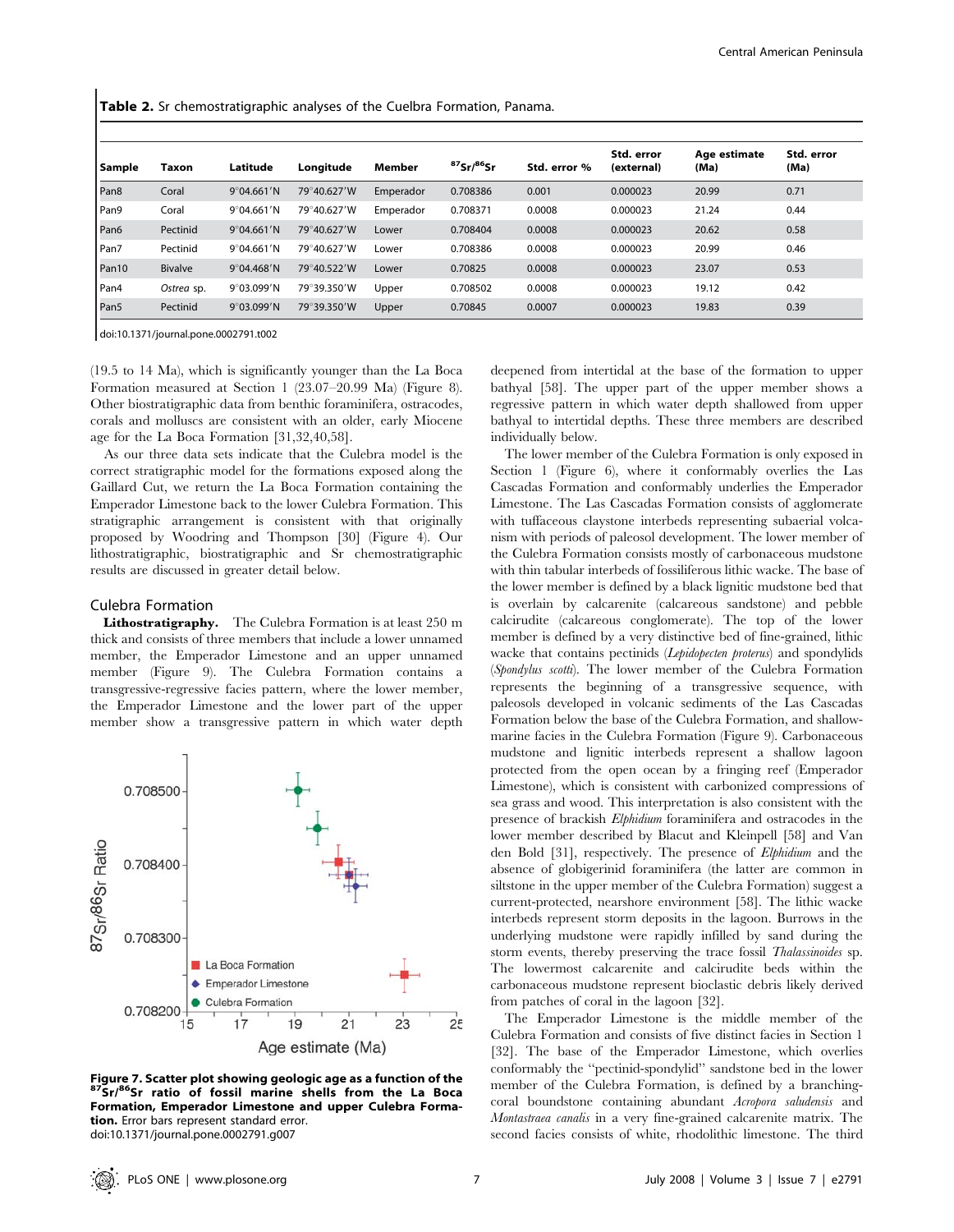

Figure 8. Biostratigraphy of the ten taxa of land mammals found in the Gaillard Cut Local Fauna in the Culebra and Cucaracha formations, Panama, based on the North American Land Mammal Age of their conspecific taxa in North America. doi:10.1371/journal.pone.0002791.g008

facies consists of another branching-coral boundstone dominated by Acropora saludensis, Stylophora granulata and Porites douvillei as part of a diverse assemblage of corals in a mud matrix with isolated coral heads of *Montastraea imperatoris* in life position. The fourth facies consists of platy-coral boundstone. The top of the Emperador Limestone is defined by the fifth facies, which consists of calcirudite containing fragmented corals in a calcarenite matrix and displaced head corals of Montastraea species and massive Porites species. The Emperador Limestone represents a fringing reef that protected a neighboring lagoon, as represented by the carbonaceous mudstone facies in the underlying lower member [32]. The Emperador Limestone is overlain conformably by alternating beds of sandstone and siltstone of the upper member of the Culebra Formation.

The upper member of the Culebra Formation consists of five distinct facies and is best exposed in Sections 1, 3–5 and 7 (Figure 6). The base is defined by alternating beds of sandstone and siltstone that conformably overlie the Emperador Limestone in Section 1. The lowermost sandstone bed contains displaced corals and abundant molluscs. Massive Porites species and head corals of Montastraea canalis are clearly not in situ, as they show different orientations with respect to bedding. The sandstone beds become thinner and finer upsection, whereas the interbedded siltstone beds thicken. In addition, the sandstone beds grade upsection from a medium-grained calcarenite to a fine-grained, lithic wacke, such that carbonate grains decrease in abundance, whereas quartz and lithic grains increase in abundance. There is also a lateral facies change between these two facies, such that the sandstone beds become thinner and the siltstone beds thicken to the north over 1 km of exposure. The siltstone beds contain abundant foraminifera, molluscs, echinoids, shark teeth and burrows. A distinctive white ash bed (4 cm thick) is present at the base of a tuffaceous sandstone bed (1 m thick). This ash bed and overlying tuffaceous sandstone, which serves as a useful marker bed (Figure 6), is overlain by a thick interval of siltstone  $(\sim 30 \text{ m})$ . Overlying this thick interval of siltstone is the uppermost interval of the upper member, which consists of alternating sandstone and mudstone beds with local conglomerate and lignite beds (Sections 3–5, 7, ECB-3, ECB-5 and GH-10). The sandstone

beds become thicker and coarser upsection, whereas the mudstone beds become thinner and more carbonaceous upsection. A distinctive lignite bed is present in drill holes ECB-3 and ECB-5, which serves as a useful marker bed (Figure 6). Carbonaceous mudstone beds commonly contain horizons of carbonized to permineralized wood of mangrove trees. Branches and prop roots are commonly encrusted with oysters (Crassostrea aff. C. virginica) and are commonly bioeroded by teredinid bivalves (Kuphus "incrassatus"). Also common in the carbonaceous mudstone are poorly preserved seeds, gastropods (Turritella venezuelana, Turritella (Bactrospira?) amaras, Potamides suprasulcatus), bivalves and crustaceans. The top of the Culebra Formation is defined by the incision into either carbonaceous mudstone or sandstone (depending upon location) of a channel infilled with pebble conglomerate containing wood without teredinid borings of the Cucaracha Formation.

The lower half of the upper member represents continuing transgression through time; whereas, the upper half represents the start of a regression with shallowing water depth through time (Figure 9). The lowermost calcarenite beds above the Emperador Limestone represent open-shelf, neritic conditions. The decrease in bed thickness, in grain size and in carbonate content of these sandstone beds, as well as the thickening siltstone beds upsection, indicate increasing water depth through time. This interpretation is consistent with Blacut and Kleinpell [58], who described benthic foraminifera representing upper bathyal depths  $(\sim 200-400 \text{ m})$ from these siltstone beds. This interpretation is also consistent with Van den Bold [31], who described ostracodes representing ''deepwater'' depths. During deposition of the middle portion of the upper member, water depth began to shallow, with sandstone beds increasing in frequency, thickening and coarsening, and mudstone beds becoming thinner and increasing in carbonaceous plant content. All of these observations suggest a small prograding, riverdominated delta [59,60], perhaps on a similar scale to the presentday Rio Grande in Bocas del Toro, Panama. The thick siltstone interval represents the prodelta, whereas the overlying sequence of alternating mudstone and sandstone beds represent the delta front (Figure 9). Sandstone interbeds represent distal distributary mouth bars. Local lenses of pebble conglomerate represent distributarychannel deposits. Carbonaceous mudstone beds represent inter-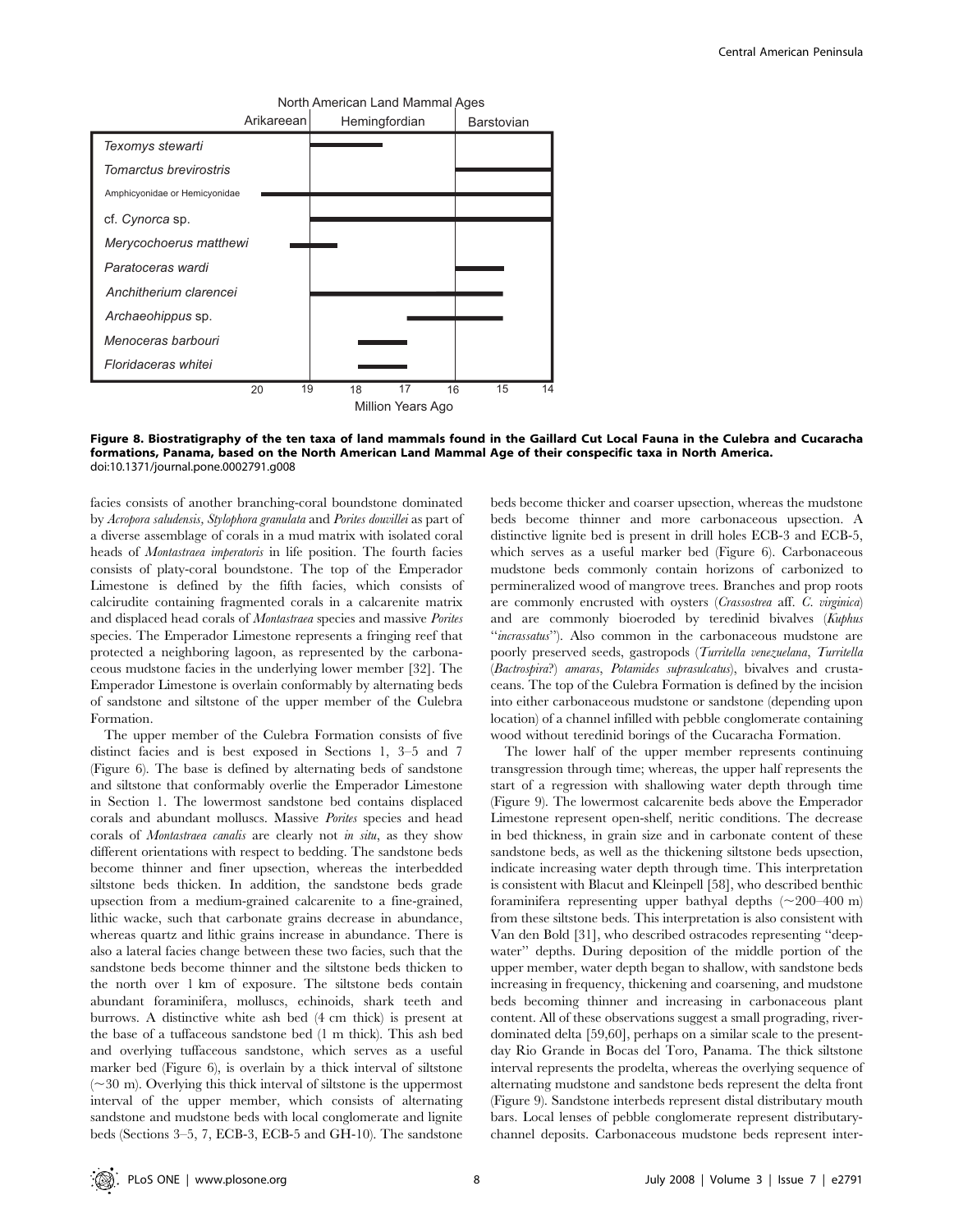

Figure 9. Composite stratigraphic section of the formations along the Gaillard Cut, Panama Canal Basin, showing lithostratigraphy and palaeoenvironmental interpretations, based on stratigraphic relationships illustrated in Figure 6. "Data Source" indicates the stratigraphic sections used to compile the composite section. L.C.F. = Las Cascadas Formation. E.L. = Emperador Limestone. P.M.F. = Pedro Miguel Formation. Abbreviations at the base of the section represent grain size (C = Clay; S = Silt; Sd = Sand; G = Gravel). doi:10.1371/journal.pone.0002791.g009

distributary bay deposits with mangal associations of mangrove and oyster.

Land Mammal Biostratigraphy. Traces of land mammals are extremely rare in the Culebra Formation. We found three molars representing three taxa in the uppermost part of the Culebra Formation in the course of our work. These discoveries are the first definite report of land mammal fossils from the marine Culebra Formation (although see Woodring [40], who reported a partial ungulate metapodial from what he described as the transition zone between the Culebra and Cucaracha formations). We found molars of the artiodactyl Paratoceras wardi and peccary cf. Cynorca sp. at the top of the Culebra Formation in Section 3 (Figure 6), as well as a molar of the rhinoceros Menoceras barbouri in the uppermost part of the Culebra Formation in Section 5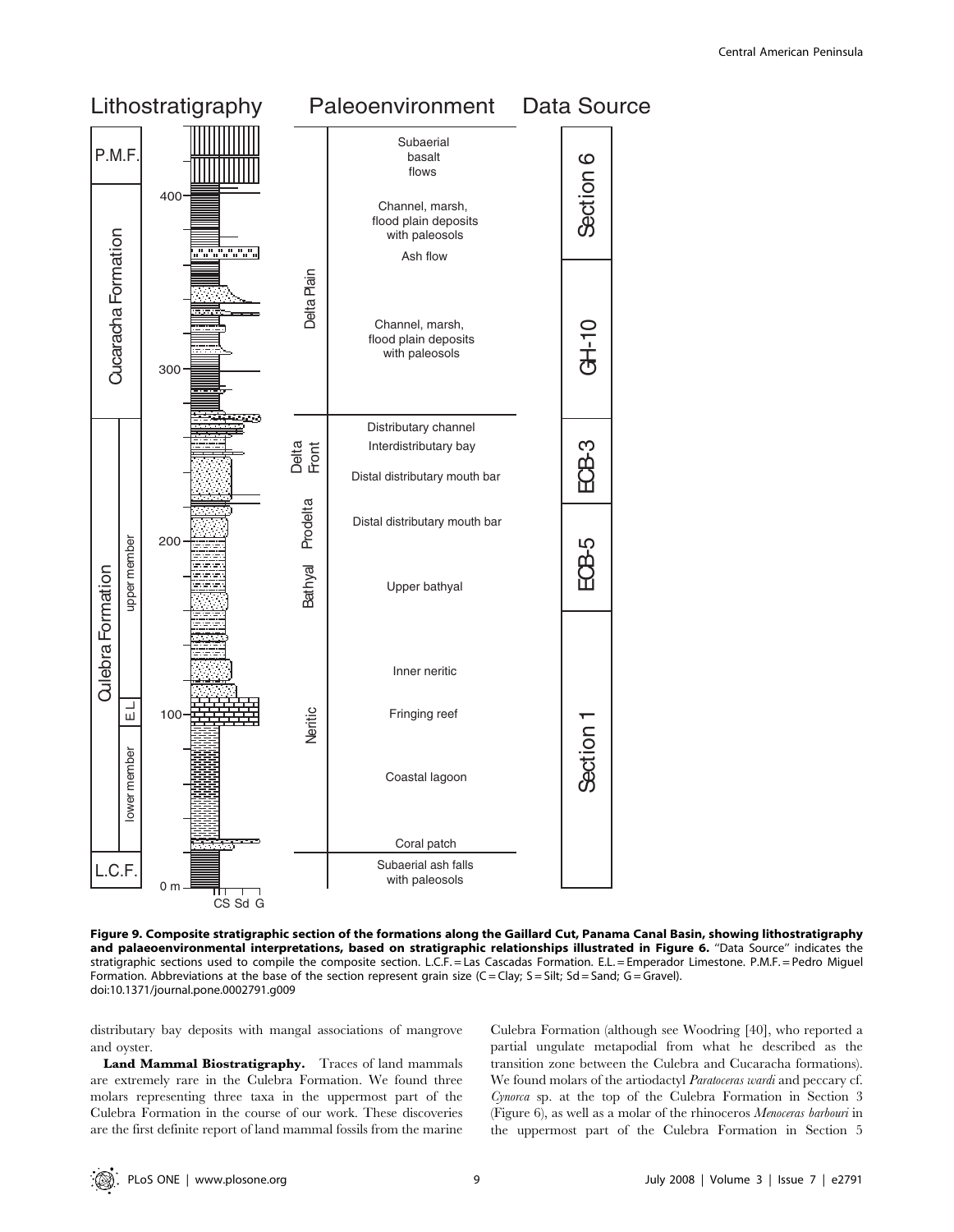(Figure 6). Based on their respective ages in North America, Paratoceras wardi is Barstovian (16–15 Ma), cf. Cynorca sp. is probably early Hemingfordian to Barstovian (18.8–14 Ma) and Menoceras barbouri is Hemingfordian (18–17 Ma) (Figure 8) [26,61]. Taken together, these fossils suggest an age of between 18.8 and 14 Ma for the uppermost part of the Culebra Formation.

Strontium Chemostratigraphy. In order to derive age estimates for the Culebra and La Boca formations, we collected seven samples of fossil coral and bivalves from two sections containing the La Boca and upper Culebra formations and analyzed them for their  ${}^{87}Sr/{}^{86}Sr$  ratios (Figure 7; Table 2). A fossil bivalve-shell fragment from the calcirudite bed near the base of the La Boca Formation in Section 1 (i.e., the lower member of the Culebra Formation) had an estimated age of  $23.07\pm0.53$  Ma, based on its 87Sr/86Sr ratio. Two pectinid bivalves from the ''pectinid-spondylid'' sandstone bed below the overlying Emperador Limestone had an estimated age of  $20.62 \pm 0.58$  and  $20.99\pm0.46$ . Two *Acropora* coral specimens from the upper branching facies of the Emperador Limestone had an estimated age of  $20.99\pm0.71$  and  $21.24\pm0.44$ . In Section 3, two pectinid bivalves collected from a fine-grained calcarenite bed (2 m below the conglomeratic sandstone containing Paratoceras wardi and cf. Cynorca sp. specimens) of the upper member of the Culebra Formation had an estimated age of  $19.12 \pm 0.42$  and  $19.83 \pm 0.39$ . Taken together, the samples from the La Boca Formation are one to four million years older than the samples from the upper Culebra Formation (Figure 7; Table 2).

#### Cucaracha Formation

Lithostratigraphy. The Cucaracha Formation is about 140 m thick and consists mostly of claystone with a minor amount of conglomerate, sandstone, lignite and welded tuff (Figure 9). Lenticular beds of conglomerate and sandstone are more common in the lower half of the formation below a distinctive welded tuff bed of volcanic origin, whereas tabular beds of claystone and lignite are more common in the upper half above the welded tuff bed (more specifically, the lower half of the formation has a sandstone/claystone ratio of 24.1%; whereas, the upper half has a sandstone/claystone ratio of only 5.7%). The base of the Cucaracha Formation is marked by a distinctive pebble conglomerate bed that lies unconformably over the Culebra Formation (Figure 6). This conglomerate bed is widely distributed and contains volcanic pebble clasts with rare fragments of carbonized wood (without teredinid borings) and oysters. This and other pebble conglomerate beds higher up in the Cucaracha Formation commonly become finer upsection, grading into lithic wacke, siltstone and claystone. Medium to coarse-grained, lithic wacke beds are commonly cross-bedded, which show an average paleocurrent direction to the east (N87 $\mathrm{E} \pm 6.4\mathrm{^{\circ}}$  [95% confidence cone, Fisher analysis]). These interbedded channel deposits contain permineralized logs of up to 1 m in length and 30 cm in diameter oriented parallel to bedding. Pebble conglomerate and lithic wacke also contain rare fossils of land mammals. Olive-gray to blackish red claystone is the most common lithology in the Cucaracha Formation. This claystone is commonly structureless to slickensided, but may contain mottling and drab-haloed root traces. Horizons of calcite nodules and rhizoconcretions are common throughout the claystone. Two horizons contain spherical to platy barite nodules  $(2 \text{ cm})$  in diameter) in olivegray claystone. Fossils of land mammals, turtles, fish, crocodiles and gastropods (Hemisinus (Longiverena) oeciscus) are present locally in claystone, as noted by Whitmore and Stewart [23], Woodring [40] and MacFadden [26]. Four lignite beds are present in the upper half of the Cucaracha Formation (Section 8; Figure 9). The

Cucaracha Formation contains a distinctive bed of welded tuff 4.3 to 7.7 m thick (also known colloquially as the ''ash flow'' [30,40]), which is broadly distributed and serves as a useful marker bed (Figure 6).

The Cucaracha Formation represents a coastal delta plain that consists of channel, levee, flood plain and marsh deposits (Figure 9). Abundant paleosols indicate that soils commonly developed on these deposits. Retallack and Kirby [28] recognized 12 different pedotypes that represent as many vegetation types, including mangrove, freshwater swamp, marine-influenced swamp, early successional riparian woodland, colonizing forest, dry tropical forest and woodland. Oxygen and carbon isotopic analyses of land mammal teeth are consistent with these interpretations, as they indicate diverse, C3 plant communities, possibly ranging from dense forest to more open woodland [24]. The pebble conglomerate bed at the base of the Cucaracha Formation represents a fluvial-channel deposit that is broadly distributed (based on its geometry and sedimentology, which are typical of fluvial-channel deposits [62,63]). Incision of this channel into underlying marine mudstone and sandstone of the Culebra Formation indicates that part of the underlying section has been eroded by the channel. The pebble conglomerate contains fragments of wood that show no evidence of teredinid borings (unlike the wood found in the underlying Culebra Formation), suggesting that this basal conglomerate was deposited above sea level. The presence of oyster fragments probably represents reworking of the underlying marine Culebra Formation. Interbedded lenses of pebble conglomerate and lithic wacke further upsection represent small fluvial channels, based on their lenticular geometry and sedimentology [59,62,63]. The small ratio of channel deposits to claystone (the sandstone/claystone ratio for the entire formation is 18.4%) suggests that these were small meandering channels (there is generally a good correlation between channel pattern and sediment load, such that the sandstone/shale ratio provides a clear view of stream type, where meandering channels have relatively low ratios and braided channels have high ratios [59]). Thick sequences of claystone represent flood-basin deposits on the coastal delta plain. Most intervals of claystone show some evidence of soil development [28]. Evidence for paleosols include horizons of calcite and barite nodules, rhizoconcretions, drab-haloed root traces, mottling, relict bedding, gradational contacts between soil horizons C, B and A, and abrupt contacts between soil horizon A and overlying sediment (criteria of [64]). Paleosols indicate periods of stability in between fluvial events of thousands to tens of thousands of years when soils developed on flood-basin or channel deposits [64]. The four lignite interbeds represent histosols of tidal or poorly drained distributaries that penetrated the coastal delta plain, where thick vegetation resulted in the accumulation of much organic matter into layers of peat within marshes [65]. The single interbed of welded tuff represents a pyroclastic, ash-flow deposit (ignimbrite) produced by a nearby explosive eruption. Conformably overlying the Cucaracha Formation is a basalt flow of the Pedro Miguel Formation (Section 8). Underlying claystone in the Cucaracha Formation shows baking and the overlying basalt shows hydrothermal alteration.

Land Mammal Biostratigraphy. We found fossils of land mammals throughout the Cucaracha Formation. Land mammal fossils of the peccary cf. Cynora sp., the artiodactyl Paratoceras wardi, the oreodont Merycochoerus matthewi and the rhinoceroses Menoceras barbouri and Floridaceras whitei were found in Sections 6, 7 and 8 (Figure 6). Taken together, the age of these land mammals indicates a latest Arikareean to middle Barstovian age (19.5 to 14 Ma), with a middle Hemingfordian age (18 to 17 Ma) likely (Figure 8).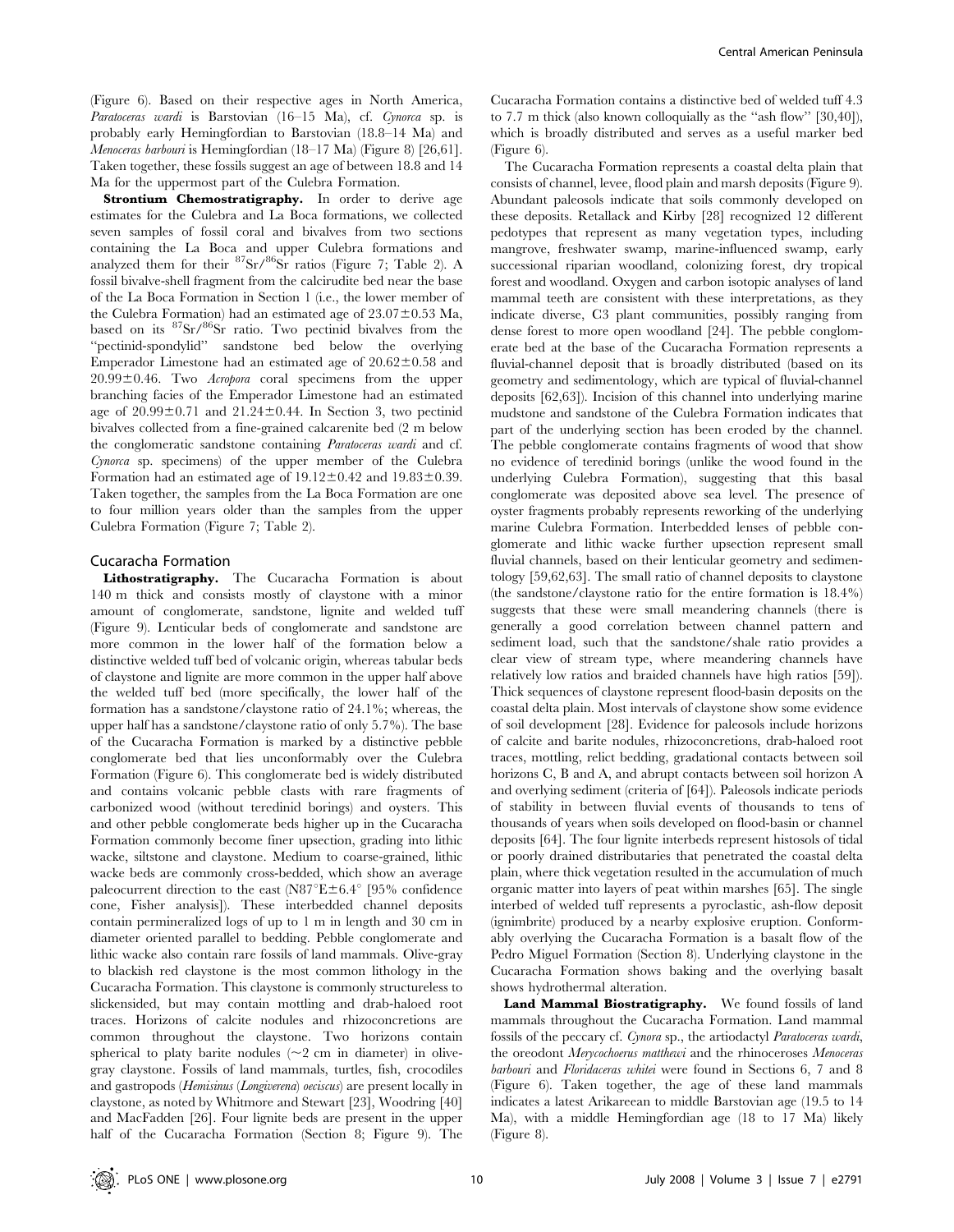## **Discussion**

We infer that the Central American Peninsula was not shortlived in the early Miocene, based on our revised stratigraphy for the Gaillard Cut (Figure 10). We instead find no evidence for the disruption of this peninsula until 6 Ma, when there is evidence for a short-lived strait across the Panama Canal Basin [22]. This conclusion is different from that of Whitmore and Stewart [23], who were the first to present evidence that Panama ''was connected to North America by a land area of considerable size and stability'' in the middle Miocene, based on the land mammal fossils from the Cucaracha Formation (p. 184). They also concluded, however, that the presence of the Culebra and La Boca formations indicated inundation by the sea both before and after, respectively, the time when the land mammals arrived to Panama by land from North America [23]. Returning the La Boca Formation to the lower part of the Culebra Formation removes the evidence for a transgression after deposition of the Cucaracha Formation.

The earliest evidence for a terrestrial connection to North America is 19 Ma, based on an estimated age of 19.12–19.83 Ma



Figure 10. Geologic history of the Panama Canal Basin, showing geologic time, stratigraphy and paleogeography. Vertical lines represent a hiatus. Question marks under stratigraphy represent uncertainty in age. Time scale from Gradstein et al. [69]. Oligo. = Oligocene. Pleis. = Pleistocene. doi:10.1371/journal.pone.0002791.g010

of the pectinid bivalves found 2 m below the land mammal fossils in the upper Culebra Formation (Section 3 in Figure 6). Given that the upper part of the Cucaracha Formation may be as young as 14 Ma, and that there are at least 355 meters of undated, terrestrial, volcanic rocks of the Pedro Miguel Formation overlying the Cucaracha Formation, we think it likely that the peninsula existed in this part of Central America for much of the Miocene. Low precipitation and temperature estimates derived from the paleosols of the Cucaracha Formation imply a rain shadow from a very high volcanic mountain range (1400–4000 m), suggesting that this peninsula had very high relief [28]. Shallowing to outer neritic depths in the northerly peripheral Limon and Bocas del Toro basins [3,4] (Figure 1) is also consistent with the continuing emergence of a Central American Peninsula to the south of these basins by the middle Miocene. In addition, the stratigraphically higher Gatun Formation, which is exposed in the northern part of the Panama Canal Basin, contains fossil benthic foraminifera that have a strong Caribbean affinity, indicating an effective biogeographic barrier between Caribbean and Pacific surface water in the middle to late Miocene [22], which further suggests that a peninsula existed during this time. Although we do not have evidence for a direct land connection between Panama and North America after deposition of the Cucaracha Formation, we think it likely that once a peninsula had formed, it would be more probable for its continued existence as a peninsula than for its reversion back to an archipelago. Based on all the above evidence, we think it unlikely that southern Central America existed as a complex island-arc archipelago after the early Miocene, as suggested by Coates et al. [2], Coates and Obando [5] and Collins et al. [22]. The evidence presented here indicates that the main axis of the volcanic arc in southern Central America had coalesced into a subaerial peninsula connected to North America by 19 Ma (Figure 11).

Nevertheless, geologically ephemeral straits across the Central American Peninsula did exist intermittently during the Neogene, as evidenced by the short-lived strait across the Panama Canal Basin 6 Ma [22]. In addition, bathyal sediments in the upper member of the Culebra Formation suggest that a short-lived strait may have existed across the Panama Canal Basin between 21 and 20 Ma (Figure 11A). Other ephemeral straits may have existed intermittently across the San Carlos basin in northern Costa Rica and southern Nicaragua [22,66]. However, these short-lived straits probably had little impact on the long-term evolution of the marine and terrestrial biota of the Central American Peninsula [22]. Of course, the Central American Seaway (also called the Atrato Seaway), located between Central and South America, remained open until the final formation of the Isthmus of Panama by 3 Ma [1–5]. The lack of any South American land mammals in the Cucaracha Formation indicates that such a seaway must have existed in the early to middle Miocene [23,26]. The Central American Seaway was, therefore, the ultimate barrier to the migration of North American land mammals into South America, not the ephemeral straits that may have formed intermittently across the Central American Peninsula through the Neogene.

The transgressive-regressive facies pattern recorded in the Culebra Formation cannot be easily correlated with the major sea-level fluctuations of the early Miocene. For example, the transgressive-regressive pattern observed in the Culebra Formation appears to conflict with the global sea-level curve of Haq et al. [67]. The lower member of the Culebra Formation, dated between 23 and 21 Ma, indicates a local transgression during this interval, which is opposite from their global sea-level curve, which shows a lowering of sea level during this interval [67]. The upper member of the Culebra Formation, dated between 21 and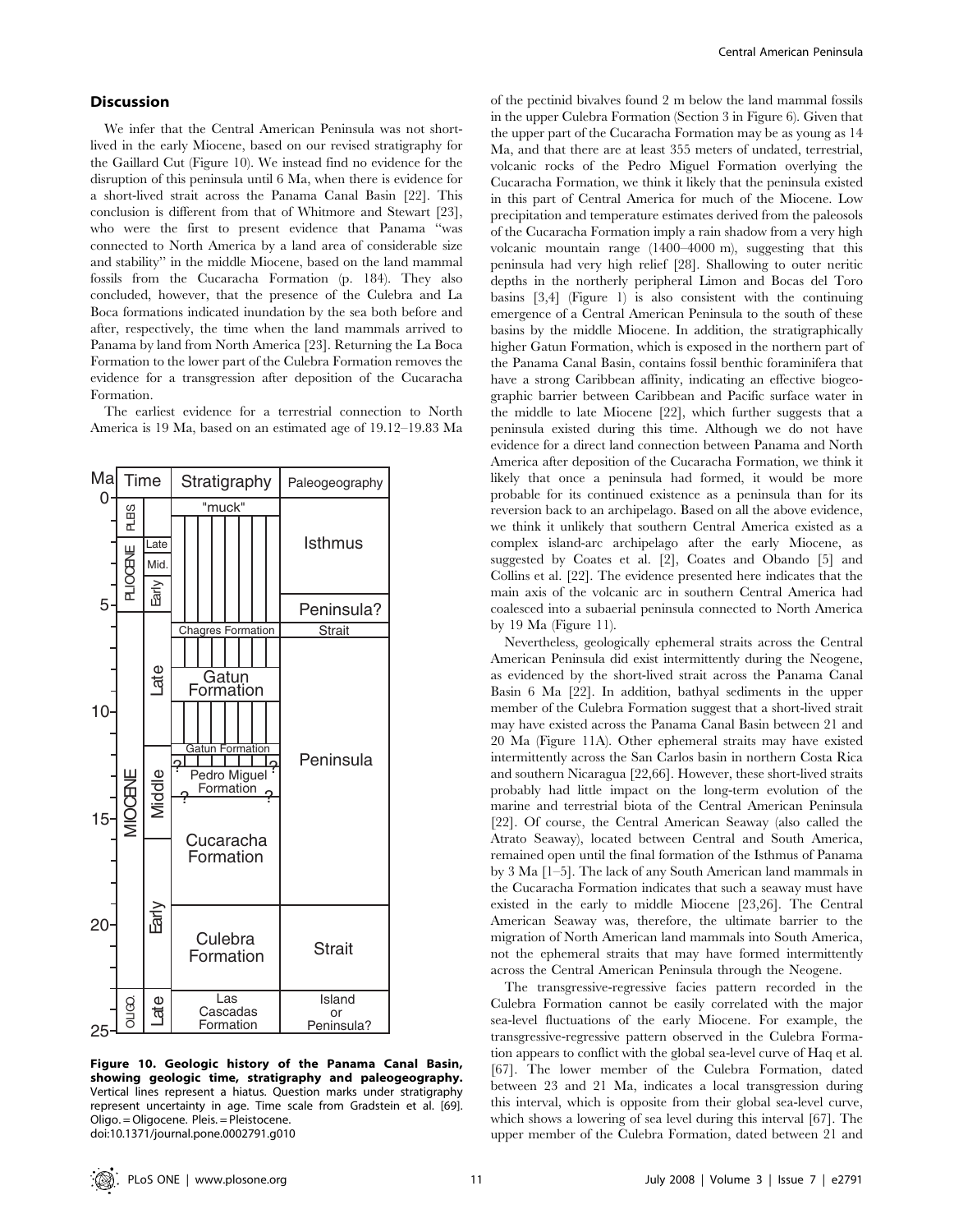

Figure 11. Paleogeographic reconstructions of Central America for (A) 20 Ma and (B) 15 Ma. Light gray represents the outline of tectonic plates containing continental or volcanic-arc crust. Dark gray represents subaerial land. Base maps for the reconstructions were derived from the ODSN Plate Tectonic Reconstruction Service (http:// www.odsn.de/odsn/services/paleomap/paleomap.html). The location of subaerial land is based on this study and the distribution of Cretaceous to Tertiary continental and volcanic terranes as derived from Case and Holcombe [70].

doi:10.1371/journal.pone.0002791.g011

19 Ma, indicates a regression during this interval, which is opposite from the sea-level curve, which shows a rising of sea level during this interval [67]. The transgressive-regressive facies pattern in the Culebra Formation also appears to conflict with the global sea-level curve of Miller et al. [68], which shows sealevel fluctuations of 20 m or less between 23 and 19 Ma. These fluctuations are much too small to account for the transgressiveregressive facies pattern observed in the Culebra Formation. The simplest explanation for these discrepancies is that subsidence followed by uplift resulting from regional tectonic forces had a much larger effect on relative sea level within the Panama Canal Basin than did eustasy between 23 and 19 Ma.

The existence of a Central American Peninsula containing a high volcanic mountain range for much of the Miocene has profound implications for our understanding of the tectonic, climatic, oceanographic and biogeographic history related to the formation of the Isthmus of Panama. A Central American Peninsula during the Miocene implies that: (1) uplift of the main axis of the Central American volcanic arc had already occurred near the beginning of the Neogene, (2) the changes in paleogeography thought to be responsible for intensification of the Gulf Stream and down-welling in the north Atlantic occurred much earlier than the Pliocene, (3) terrestrial communities between North and Central America were much better connected in the early to mid-Neogene than previously thought and (4) ocean circulation and biogeographic connection between the Pacific and Caribbean had to have been much more constricted in the early Neogene than previously thought.

#### Conclusions

Lithostratigraphic, biostratigraphic and Sr chemostratigraphic analyses demonstrate for the first time that the main axis of the volcanic arc in southern Central America more than likely existed as a peninsula connected to northern Central America and North America for much of the Miocene. The Culebra Formation dates from 23 to 19 Ma, with the Emperador Limestone dating from 21 Ma. The overlying Cucaracha Formation dates from 19 to possibly 14 Ma. What has been called the La Boca Formation underlies, not overlies, the Cucaracha Formation. We, therefore, re-interpret the La Boca Formation (with the Emperador Limestone) as the lower part of the Culebra Formation, as originally proposed by Woodring and Thompson [30].

Our revised stratigraphy for the Gaillard Cut shows that the Culebra Formation represents a transgressive-regressive, marine sequence with environments that include, from lowermost to uppermost: lagoon, fringing reef, neritic, upper bathyal and prograding delta. Bathyal sediments in the upper member of the Culebra Formation suggest that a short-lived strait may have existed across the Panama Canal Basin sometime between 21 and 19 Ma. The overlying Cucaracha Formation represents a coastal delta plain with environments that include fluvial channel, overbank, floodplain and distributary channel marsh, all with extensive development of paleosols representing mangrove, swamp, woodland and dry tropical forest vegetation types. Both the uppermost Culebra and Cucaracha formations contain fossil land mammals that are Hemingfordian to Barstovian in age (19.5 to 14 Ma).

The earliest evidence for a terrestrial connection between Panama and North America is 19 Ma, based on fossil land mammals with only North American affinities and Sr analyses of fossil corals and bivalves. Our revised stratigraphy for the Gaillard Cut demonstrates that the Central American Peninsula was not short-lived in the early Miocene. We instead find no evidence for the disruption of this peninsula until 6 Ma, when there is evidence for a short-lived strait across the Panama Canal Basin. The existence of a peninsula for much of the Miocene has profound implications for our understanding of the tectonic, climatic, oceanographic and biogeographic history related to the formation of the Isthmus of Panama.

## Acknowledgments

MXK is grateful to A. Coates and J. Jackson for supporting the early part of this research when MXK was a postdoctoral fellow at the Smithsonian Tropical Research Institute between 2003 and 2004. We thank the Panama Canal Authority for granting access to localities, F.C. de Sierra and J. Villa of the General de Recursos Minerales, Republic of Panama, for granting the necessary permits, and P. Franceschi, D. Irving and J. Arrocha for providing subsurface data and help in the field. We also thank R. Cooke, A. Crawford, K. Johnson, E.G. Leigh, Jr., A. O'Dea, J. Ramesch, G. Retallack, F. Rodriguez, N. Smith and S. Stanley for assistance and/or useful discussions. We thank K. Campbell, E.G. Leigh, Jr. and G.J. Vermeij for improving the presentation of our ideas.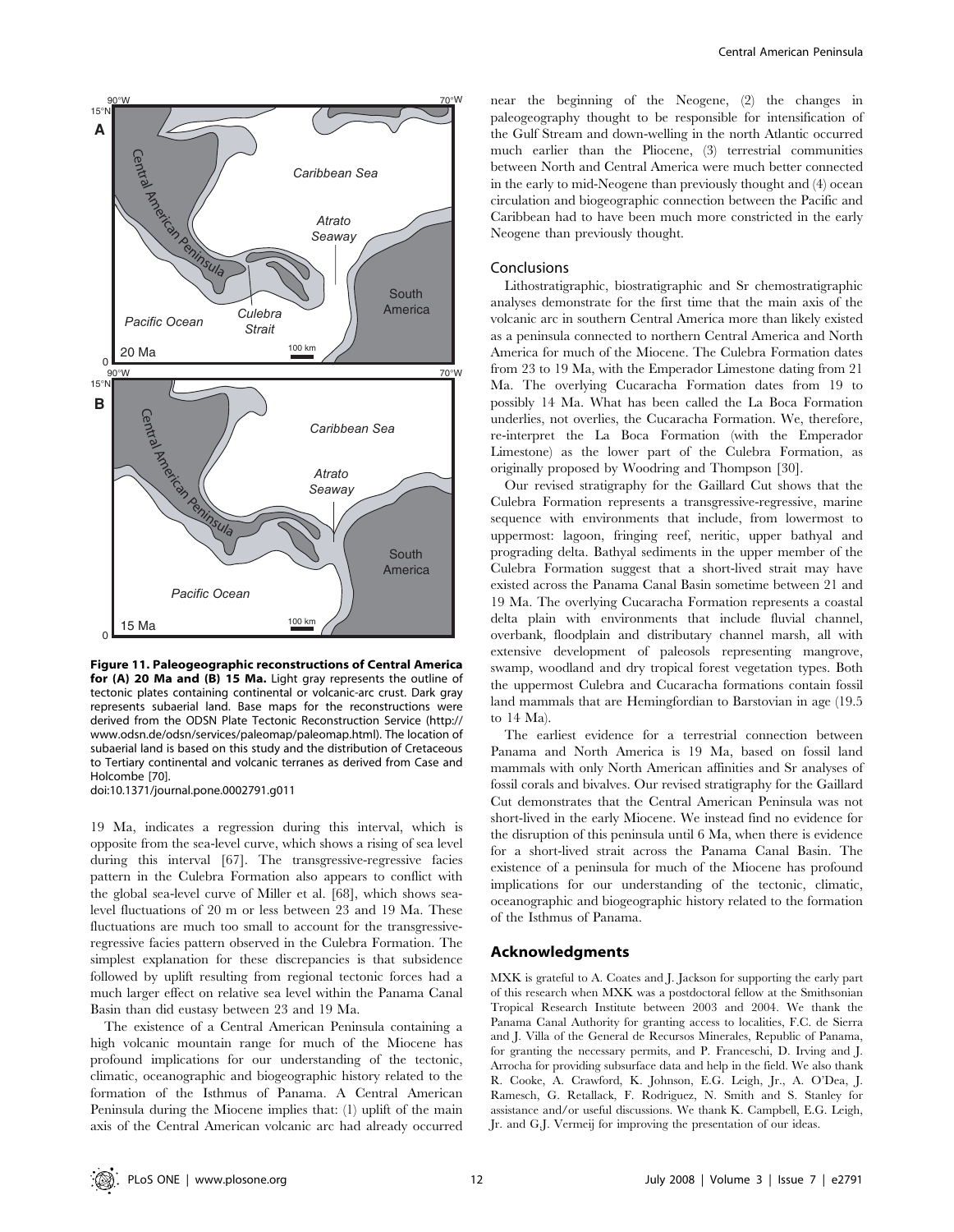## Author Contributions

Conceived and designed the experiments: MXK DSJ BJM. Performed the experiments: DSJ. Analyzed the data: MXK DSJ BJM. Contributed reagents/materials/analysis tools: DSJ. Wrote the paper: MXK.

#### References

- 1. Duque-Caro H (1990) Neogene stratigraphy, paleoceanography and paleobiogeography in northwest South America and the evolution of the Panama seaway. Palaeogeography, Palaeoclimatology, Palaecology 77: 203–234.
- 2. Coates AG, Jackson JBC, Collins LS, Cronin TM, Dowsett HJ, et al. (1992) Closure of the Isthmus of Panama: The near-shore marine record of Costa Rica and western Panama. Geological Society of America Bulletin 104: 814– 828.
- 3. Coates AG, Aubry MP, Berggren WA, Collins LS (2003) Early Neogene history of the Central American arc from Bocas del Toro, western Panama. Geological Society of America Bulletin 115: 271–287.
- 4. Coates AG, Collins LS, Aubry MP, Berggren WA (2004) The geology of the Darien, Panama, and the late Miocene-Pliocene collision of the Panama arc with northwestern South America. Geological Society of America Bulletin 116: 1327–1344.
- 5. Coates AG, Obando JA (1996) The geologic evolution of the Central American isthmus. In: Jackson JBC, Budd AF, Coates AG, eds (1996) Evolution and environment in tropical America. Chicago: University of Chicago Press. pp 21–56.
- 6. Webb SD (1985) Late Cenozoic mammal dispersals between the Americas. In: Stehli FG, Webb SD, eds (1985) The great American biotic interchange. New York: Plenum Press. pp 357–386.
- 7. Woodring WP (1965) Endemism in middle Miocene Caribbean molluscan faunas. Science 148: 961–963.
- 8. Woodring WP (1966) The Panama land bridge as a sea barrier. Proceedings of the American Philosophical Society 110: 425–433.
- 9. Vermeij GJ (1978) Biogeography and adaptation: Patterns of marine life. Cambridge: Harvard University Press. pp 332.
- 10. Vermeij GJ, Petuch EJ (1986) Differential extinction in tropical American molluscs: Endemism, architecture, and the Panama land bridge. Malacologia 27: 29–41.
- 11. Jackson JBC, Jung P, Coates AG, Collins LS (1993) Diversity and extinction of tropical American mollusks and emergence of the Isthmus of Panama. Science 260: 1624–1626.
- 12. Jackson JBC, Jung P, Fortunato H (1996) Paciphilia revisited: Transisthmian evolution of the Strombina group (Gastropoda: Columbellidae). In: Jackson JBC, Budd AF, Coates AG, eds (1996) Evolution and environment in tropical America. Chicago: University of Chicago Press. pp 234–270.
- 13. Weyl PK (1968) The role of the oceans in climate change; a theory of the ice ages. Meteorological Monographs 8: 37–62.
- 14. Keigwin LD (1982) Isotopic paleoceanography of the Caribbean and east Pacific: Role of Panama uplift in Late Neogene time. Science 217: 350–352.
- 15. Burton KW, Ling HF, O'Nions RK (1997) Closure of the Central American isthmus and its effect on deep-water formation in the North Atlantic. Nature 386: 382–385.
- 16. Haug GH, Tiedemann R (1998) Effect of the formation of the Isthmus of Panama on Atlantic Ocean thermohaline circulation. Nature 393: 673–676.
- 17. Haug GH, Tiedemann R, Zahn R, Ravelo AC (2001) Role of Panama uplift on oceanic freshwater balance. Geology 29: 207–210.
- 18. Emiliani C, Gartner S, Lidz B (1972) Neogene sedimentation on the Blake Plateau and the emergence of the Central American isthmus. Palaeogeography, Palaeoclimatology, Palaeoecology 11: 1–10.
- 19. Keigwin LD (1978) Pliocene closing of the Isthmus of Panama, based on biostratigraphic evidence from nearby Pacific Ocean and Caribbean cores. Geology 6: 630–634.
- 20. Collins LS, Coates AG (1999) Introduction. In: Collins LS, Coates AG, eds (1999) A paleobiotic survey of Caribbean faunas from the Neogene of the Isthmus of Panama. Bulletins of American Paleontology 357: 5–13.
- 21. Collins LS, Coates AG, Jackson JBC, Obando JA (1995) Timing and rates of emergence of the Limon and Bocas del Toro basins: Caribbean effects of Cocos Ridge subduction? In: Mann P, ed (1995) Geologic and tectonic development of the Caribbean plate boundary in southern Central America. Geological Society of America Special Paper 295: 263–289.
- 22. Collins LS, Coates AG, Berggren WA, Aubry MP, Zhang J (1996) The late Miocene Panama isthmian strait. Geology 24: 687–690.
- 23. Whitmore FC, Stewart RH (1965) Miocene mammals and Central American seaways. Science 148: 180–185.
- 24. MacFadden BJ, Higgins P (2004) Ancient ecology of 15-million-year-old browsing mammals within C3 plant communities from Panama. Oecologia 140: 169–182.
- 25. Kirby MX, MacFadden BJ (2005) Was southern Central America an archipelago or a peninsula in the middle Miocene? A test using land-mammal body size. Palaeogeography, Palaeoclimatology, Palaecology 228: 193–202.
- 26. MacFadden BJ (2006) North American Miocene land mammals from Panama. Journal of Vertebrate Paleontology 26: 720–734.
- 27. Stewart RH, Stewart JL, Woodring WP (1980) Geologic map of the Panama Canal and vicinity, Republic of Panama. United States Geological Survey Miscellaneous Investigations Series Map I-1232, scale 1:100,000, 1 sheet. .
- 28. Retallack GJ, Kirby MX (2007) Middle Miocene global change and paleogeography of Panama. Palaios 22: 667–679.
- 29. MacDonald DF (1919) The sedimentary formations of the Panama Canal Zone, with special reference to the stratigraphic relations of the fossiliferous beds. United States National Museum Bulletin 103: 525–545.
- 30. Woodring WP, Thompson TF (1949) Tertiary formations of Panama Canal Zone and adjoining parts of Panama. Bulletin of the American Association of Petroleum Geologists 33: 223–247.
- 31. Van den Bold WA (1972) Ostracoda of the La Boca Formation, Panama Canal Zone. Micropaleontology 18: 410–442.
- 32. Johnson KG, Kirby MX (2006) The Emperador Limestone rediscovered: Early Miocene corals from the Culebra Formation, Panama. Journal of Paleontology 80: 283–293.
- 33. Coates AG (1999) Lithostratigraphy of the Neogene strata of the Caribbean coast from Limon, Costa Rica, to Colon, Panama. In: Collins LS, Coates AG, eds (1999) A paleobiotic survey of Caribbean faunas from the Neogene of the Isthmus of Panama. Bulletins of American Paleontology 357: 17–38.
- 34. Mann P (1995) Preface. In: Mann P, ed (1995) Geologic and tectonic development of the Caribbean plate boundary in southern Central America. Geological Society of America Special Paper 295: xi–xxxii.
- 35. Case JE (1974) Oceanic crust forms basement of eastern Panama. Geological Society of America Bulletin 85: 645–652.
- 36. Lowrie A, Stewart J, Stewart RH, Van Andel TJ, McRaney L (1982) Location of the eastern boundary of the Cocos plate during the Miocene. Marine Geology 45: 261–279.
- 37. Pratt TL, Holmes M, Schweig ES, Gomberg J, Cowan HA (2003) High resolution seismic imaging of faults beneath Limón Bay, northern Panama Canal, Republic of Panama. Tectonophysics 368: 211–227.
- 38. Jones SM (1950) Geology of Gatun Lake and vicinity. Geological Society of America Bulletin 61: 893–920.
- 39. Terry RA (1956) A geological reconnaissance of Panama. Occasional Papers of the California Academy of Sciences 23: 1–91.
- 40. Woodring WP (1957–1982) Geology and paleontology of Canal Zone and adjoining parts of Panama. United States Geological Survey Professional Paper 306: 1–759.
- 41. Escalante G (1990) The geology of southern Central America and western Colombia. In: Dengo G, Case JE, eds (1990) The Caribbean Region. Boulder: The Geological Society of America. pp 201–230.
- 42. Hill RT (1898) The geological history of the Isthmus of Panama and portions of Costa Rica. Bulletin of the Museum of Comparative Zoology 28: 151–285.
- 43. MacDonald DF (1913) Isthmian geology. Isthmian Canal Commission, Annual Report 564–582.
- 44. Woodring WP (1964) Geology and paleontology of Canal Zone and adjoining parts of Panama. United States Geological Survey Professional Paper 306-C: 241–297.
- 45. Graham A, Stewart RH, Stewart JL (1985) Studies in neotropical paleobotany. III. The Tertiary communities of Panama – Geology of the pollen-bearing deposits. Annals of the Missouri Botanical Garden 72: 485–503.
- 46. Compton RR (1985) Geology in the field. New York: John Wiley and Sons. pp 398.
- 47. Tedford RH, Albright LB, Barnosky AD, Ferrusquia-Villafranca I, Hunt RM, et al. (2004) Mammalian biochronology of the Arikareean through Hemphillian interval (late Oligocene through early Pliocene epochs). In: Woodburne MO, ed (2004) Late Cretaceous and Cenozoic mammals of North America. New York: Columbia University Press. pp 169–231.
- 48. Hodell DA, Mueller PA, Garrido JR (1991) Variations in the strontium isotopic composition of sea water during the Neogene. Geology 19: 24–27.
- 49. Miller KG, Feigenson MD, Wright JD, Clement BM (1991) Miocene isotope reference section, Deep Sea Drilling Project site 608: An evaluation of isotope and biostratigraphic resolution. Paleoceanography 6: 33–52.
- 50. Jones DS, Mueller PA, Hodell DA, Stanley LA (1993) 87Sr/86Sr geochemistry of Oligocene and Miocene marine strata in Florida. In: Zullo VA, Harris WB, Scott TM, Portell RW, eds (1993) The Neogene of Florida and adjacent regions, Proceedings of the 3<sup>rd</sup> Bald Head Island Conference on Coastal Plain Geology. Florida Geological Survey Special Publication 37: 15–26.
- 51. Hodell DA, Woodruff F (1994) Variations in the strontium isotopic ratio of seawater during the Miocene: Stratigraphic and geochemical implications. Paleoceanography 9: 405–426.
- 52. Mallinson DJ, Compton JS, Snyder SW, Hodell DA (1994) Strontium isotopes and Miocene sequence stratigraphy across the northeast Florida Platform. Journal of Sedimentary Research B64: 392–407.